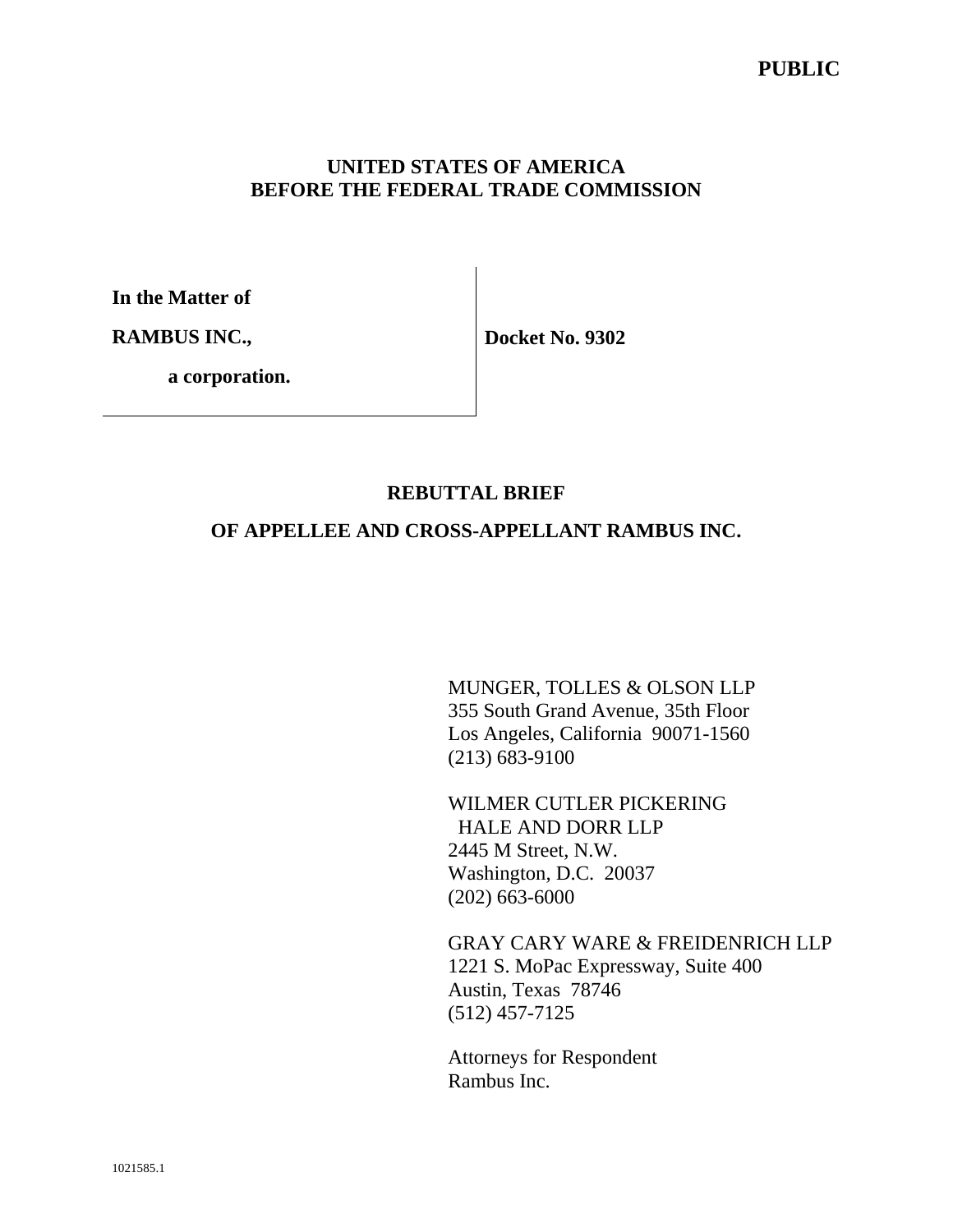### **I. INTRODUCTION AND SUMMARY OF ARGUMENT**

Pursuant to Rule 3.52 of the Rules of Practice and the Commission's March 18, 2004 Order, Respondent Rambus Inc. ("Rambus") respectfully submits this rebuttal brief in support of its cross-appeal in this matter.<sup>1</sup>

In its initial brief, Rambus demonstrated that Judge McGuire had erred in not requiring Complaint Counsel to prove the essential elements of their claims by clear and convincing evidence. Rambus Initial Brief ("RIB"), pp. 134-140. In response, Complaint Counsel contend that the policies underlying the Supreme Court's decision in *Walker Process* and its progeny do not apply with equal force here to compel the application of a clear and convincing burden of proof. Complaint Counsel Reply Brief ("CCRB"), pp. 101-106. They also contend that there is nothing unusual about the remedy they seek that would justify a heightened burden of proof. Finally, Complaint Counsel dismiss as irrelevant the concerns expressed by other agencies that in a case where important issues depended on "strained and faded memories," it would be "unfair to find a person guilty of dishonest or fraudulent conduct on a mere preponderance of the evidence." *Inquiry Into Three Mile Island Unit 2 Leak Rate Data Falsification*, 19XX WL 910, \*14 (N.R.C. 1992) (hereinafter "*Leak Rate Data Falsification*"). According to Complaint Counsel, "proving this case in no way depends on strained or faded memories." CCRB, p. 106 n. 93.

For the reasons set out in this rebuttal brief, Complaint Counsel are wrong on all counts.

<sup>&</sup>lt;sup>1</sup> Pursuant to Rule 3.52(d), this brief is "limited to rebuttal of matters in the reply to [Rambus's] cross-appeal."

 $1021585.1$  -1-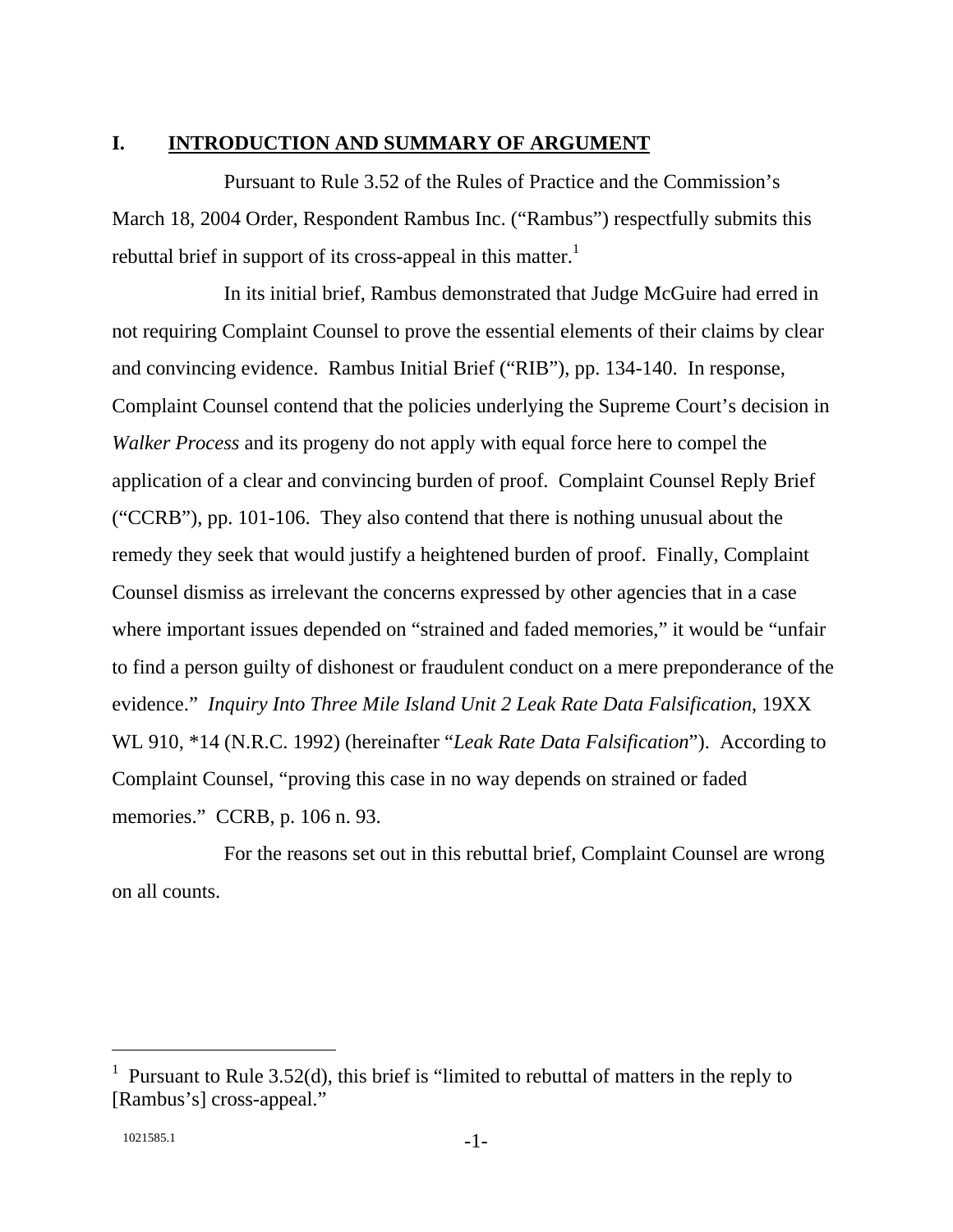#### **II. ARGUMENT**

### **A. The Rationale For Requiring Clear And Convincing Evidence In Walker Process Cases Is Fully Applicable Here.**

It is undisputed that when a plaintiff seeks to impose antitrust liability on a patent holder for bad faith enforcement of a patent or because of fraud or inequitable conduct before the PTO in obtaining the patent, the essential elements of those claims must be established by clear and convincing evidence. *See Walker Process Equip., Inc. v. Food Mach. & Chem. Corp.*, 382 U.S. 172, 175-6 (1965); *Loctite Corp. v. Ultraseal, Ltd.*, 781 F.2d 861, 877-78 (Fed. Cir. 1985), *overruled on other grounds, Nobelpharma AB v. Implant Innovations, Inc.*, 141 F.3d 1059, 1068 (Fed. Cir. 1998); *Handgards, Inc. v. Ethicon, Inc.*, 601 F.2d 986, 996 (9th Cir. 1979). Courts have consistently required this more stringent standard of proof in order to "prevent frustration of patent law by the long reach of antitrust law." *Handgards*, 601 F.2d at 996.<sup>2</sup>

Complaint Counsel concede, as they must, that *Walker Process* and its progeny require the application of a clear and convincing burden of proof in antitrust cases where a patentee is alleged to have obtained market power by withholding material information from the PTO or is alleged to have engaged in the bad faith enforcement of a patent. CCRB, pp. 101-102. Complaint Counsel's principal argument against the application of the heightened standard in this case is that they have asserted no *Walker Process* claims and do not allege fraud or inequitable conduct before the PTO. They argue that the policy-related concerns that led the courts to apply a heightened burden in the *Walker Process* line of cases are not present here. *Id*.

Complaint Counsel err. Here, as in *Walker Process* and its progeny, the

<sup>2</sup> As the Federal Circuit recently observed, the "determination of *which* actions can cause a patentee or a patent applicant to lose the general protection of the patent law and to risk liability for damages is clearly an issue unique to the patent law" to be decided under Federal Circuit law. *Unitherm Food Systems, Inc. v. Swift-Eckrich, Inc.*, \_\_\_ F.3d \_\_\_, 2004 U.S. App. LEXIS 14274 at \*41 (Fed. Cir., July 12, 2004) (emphasis added).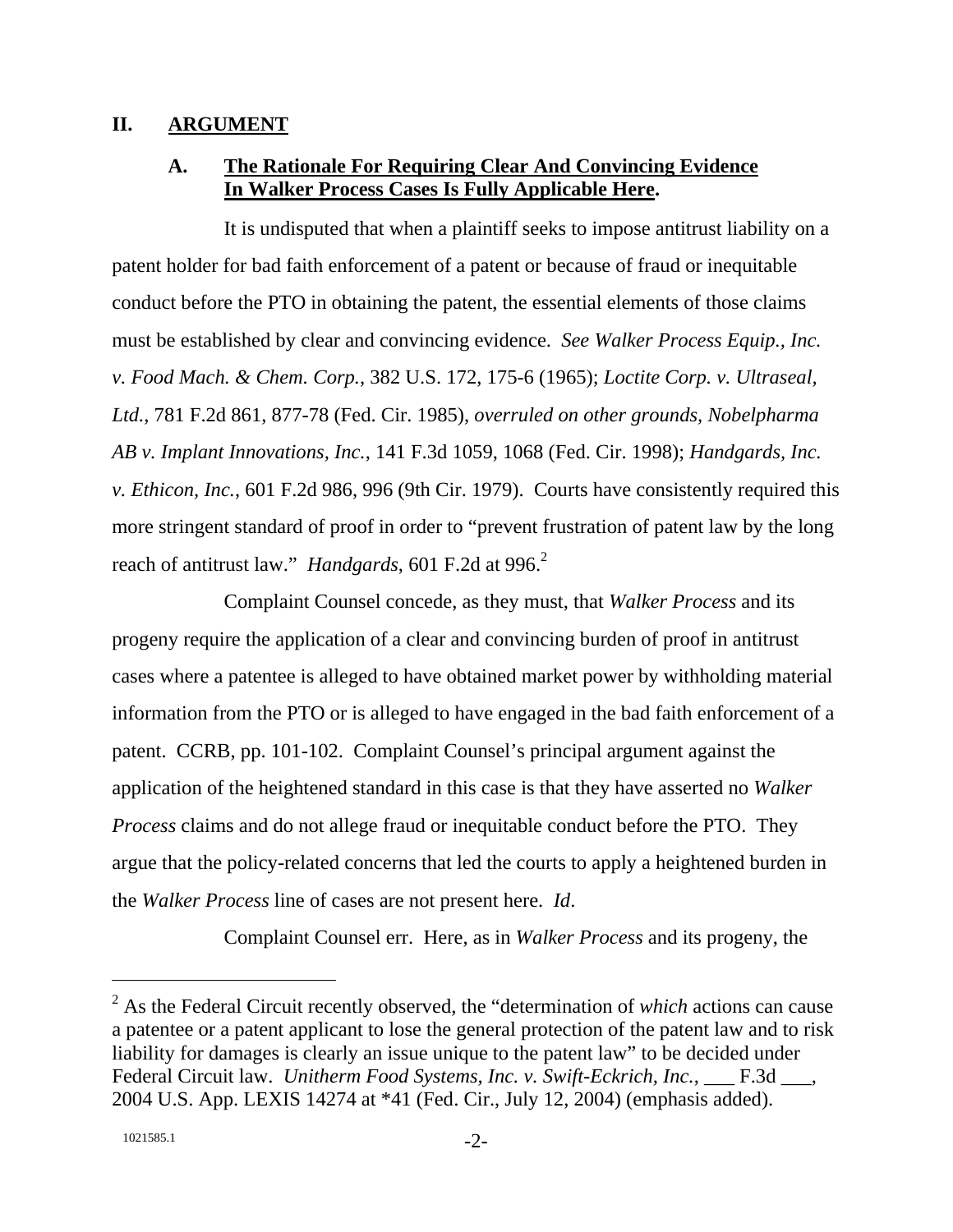plaintiff alleges that the patentee's failure to disclose material information resulted in its obtaining monopoly power in a market – here, the DRAM market – that it otherwise would not have achieved. Here, as in *Walker Process* and its progeny, the plaintiff alleges that the patentee's use of the courts to enforce its patents was part of an "anticompetitive scheme" to monopolize a market. Here, as in those cases, the crux of the anticompetitive conduct alleged involves a failure to disclose material patent-related information and a subsequent effort to enforce one's patents.<sup>3</sup> Accordingly, Complaint Counsel should be held to a heightened burden of proof in this case.

### **B. The Remedy Sought Here Should Also Compel The Adoption Of A Heightened Burden Of Proof**

It is not just the close analogy to the theory of liability addressed in *Walker Process* and its progeny that leads to the need for a heightened burden here. As Rambus explained in its opening brief, the remedy sought in this case is also virtually identical to that sought in those cases. RIB, pp. 139-140. In this case, Complaint Counsel seek an order barring Rambus from asserting its statutory and Constitutional rights of access to the federal courts to protect its valid patents. Complaint Counsel's Proposed Order, pp. 1-3. While such a remedy would conflict with both the relevant case law and the record evidence (*see* RIB, pp. 128-133), the fact that the remedy is sought necessarily affects the burden of proof.

Complaint Counsel cite numerous cases for the proposition that the preponderance standard *typically* governs in FTC enforcement actions. CCRB, pp. 101- 104. Rambus agrees. But none of the cases cited by Complaint Counsel that were decided after *Walker Process* involved an attempt to strip a patent holder of its rights of

 $3$  While Complaint Counsel refer to an "overall scheme to monopolize technology markets by subverting an open standards process," they cannot dispute that the principal alleged means of the so-called "subversion" was Rambus's purported failure to disclose patent-related information. Complaint, ¶¶ 2, 79-80.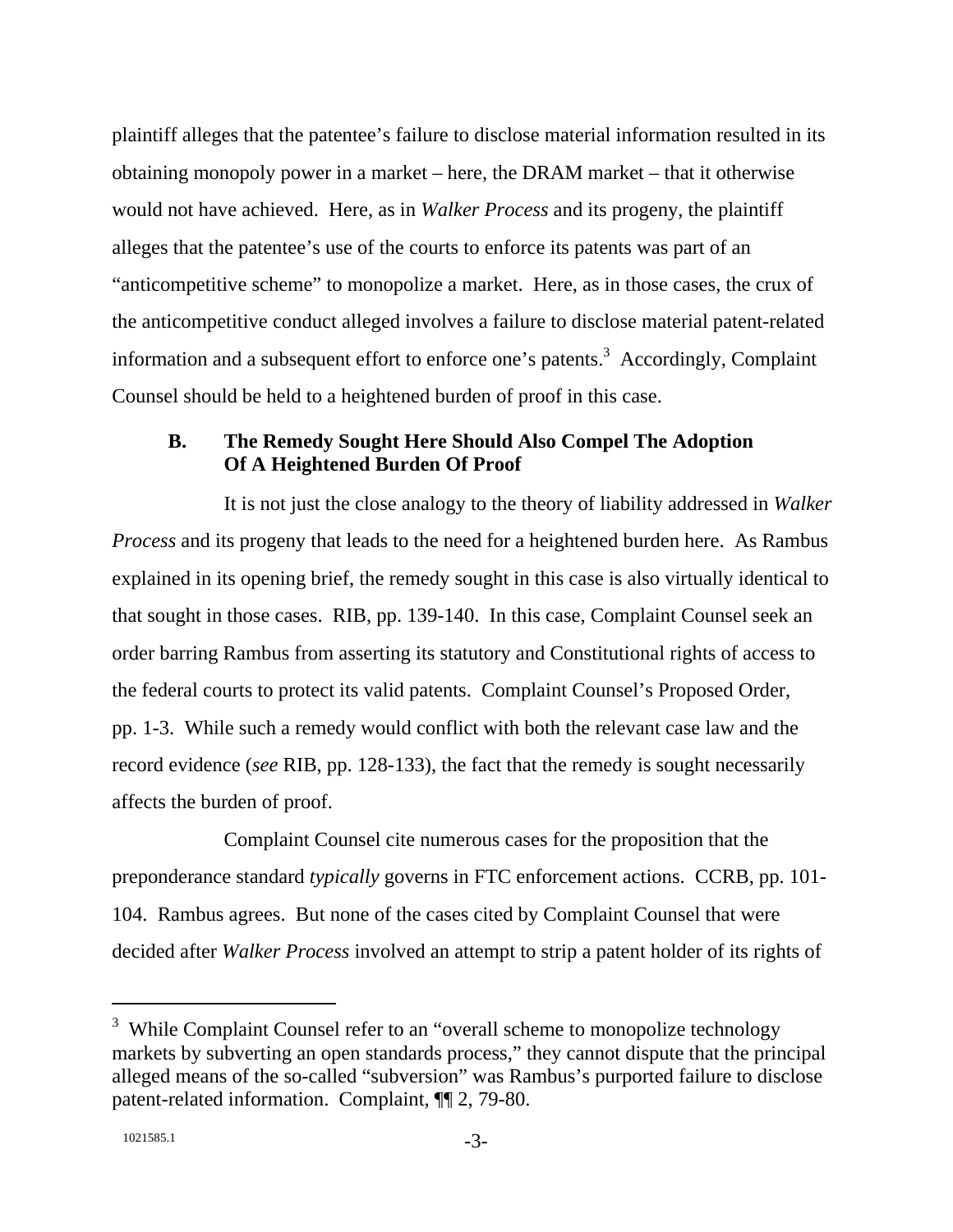access to the courts. *See, e.g., In the Matter of Washington Crab Ass'n*, 66 F.T.C. 45 (1964) (monopolization case charging trade organization with engaging in threats of reprisals, intimidation and physical violence in order to destroy competition in the crab and crab products market); *In re Adventist Health System/West*, 117 F.T.C. 224, 1994 FTC LEXIS 54 (1994) (challenge to acquisition of hospitals).<sup>4</sup>

Complaint Counsel tell the Commission that there is no link between the nature of the remedy sought in the *Walker Process* line of cases and the burden of proof required there. As Rambus explained in its initial brief, however, the courts have recognized the right of access to the courts to be a fundamental part of the bundle of rights that accompanies the issuance of a valid patent. *See* RIB, pp. 3-4, *citing CVD, Inc. v. Raytheon Co.*, 769 F.2d 842 (1st Cir. 1985). The court in *CVD, Inc.* observed that in order to protect "the federal interests in patent law enforcement and the free access to the courts," the courts in cases raising *Walker Process* and *Handgards* allegations have required "'clear and convincing evidence' of fraud in asserting or pursuing patent infringement claims." *CVD, Inc.*, 769 F.2d at 849.

Moreover, in other types of cases where, as here, a plaintiff argues that access to the courts should be restricted as a remedy for misconduct, the courts have regularly held that the misconduct *must* be proven by clear and convincing evidence. *See, e.g.*, *Livingstone v. North Belle Vernon Borough*, 91 F.3d 515, 535-6 (3d Cir. 1996)

<sup>&</sup>lt;sup>4</sup> Complaint Counsel do cite to a case involving patent enforcement rights that was decided prior to *Walker Process*. In *In The Roberts Co.*, 56 F.T.C. 1569, 1960 FTC LEXIS 226 (1960), the Commission addressed a price-fixing conspiracy between two manufacturers of carpet tools and their licensees. One of the means of enforcing the conspiracy was to threaten non-licensees with *sham* patent infringement suits. *Id*. at \*92- 3. The remedy ordered by the Commission – that the respondent not threaten suits against competitors "who have not practiced the invention claimed by the patent," *id*. at \*95 – was far less draconian than that sought here, and it is undisputed in this case that DRAM manufacturers *do* use Rambus's patented inventions. *Roberts* is thus irrelevant. In any event, it pre-dates *Walker Process* and its progeny.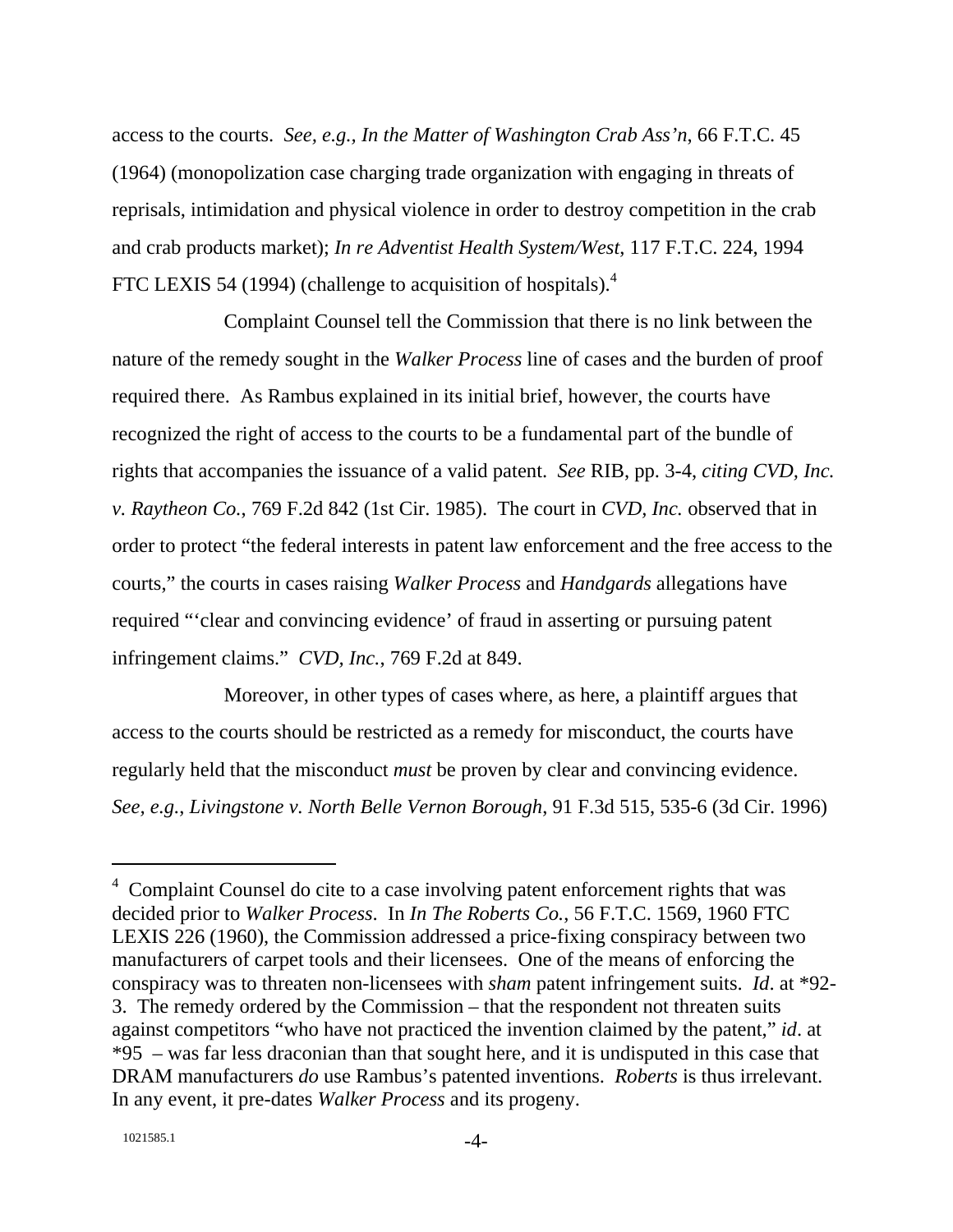(holding that where a public official or entity argues for dismissal of a § 1983 claim on the ground that the plaintiff had orally agreed not to pursue such claims in exchange for the dismissal of criminal charges against her, the voluntary nature of such agreements must be established by clear and convincing evidence, in light of the Constitutional nature of "the right of access to the courts. . . ."); *Shepherd v. American Broadcasting Companies, Inc.*, 62 F.3d 1469, 1477-8 (D.C. Cir. 1995) (holding that before a case can be dismissed on the basis of litigation misconduct, the court must find clear and convincing evidence of such misconduct); *Aoude v. Mobil Oil Corp.*, 892 F.2d 1115, 1118-9 (1st Cir. 1989) (same). *See also Lindahl v. Office of Personnel Mgmt.*, 470 U.S. 768, 778-9, 105 S.Ct. 1620, 1626-7 (1985) (holding that access to the courts to challenge final agency action should *only* be restricted upon a showing of clear and convincing evidence of Congress's intent to enact such restrictions).

As these cases demonstrate, the nature of the remedy sought by Complaint Counsel means that they should be required to prove the essential elements of their claims by clear and convincing evidence.

### **C. The Nature Of The Claims And Of The Evidence Offered To Support Them Also Demonstrate The Need For A Heightened Burden Of Proof.**

In its initial brief and in its briefs to Judge McGuire, Rambus also argued that "the nature of the claims alleged and the evidence offered to support and rebut them" should lead to a heightened burden of proof on the part of Complaint Counsel. RIB, p. 140, *citing Leak Rate Data Falsification*, 19XX WL 910 at \*14 (holding that where an agency's examination of events comes well after the relevant events transpired, and where the resolution of important issues "depends on strained and faded memories," it would be "unfair to find a person guilty of dishonest or fraudulent conduct on a mere preponderance of the evidence.").

Complaint Counsel make two arguments in response. First, they contend that FTC actions "are not bound by a statute of limitations." CCRB, p. 106 n.93. This

```
1021585.1 - 5-
```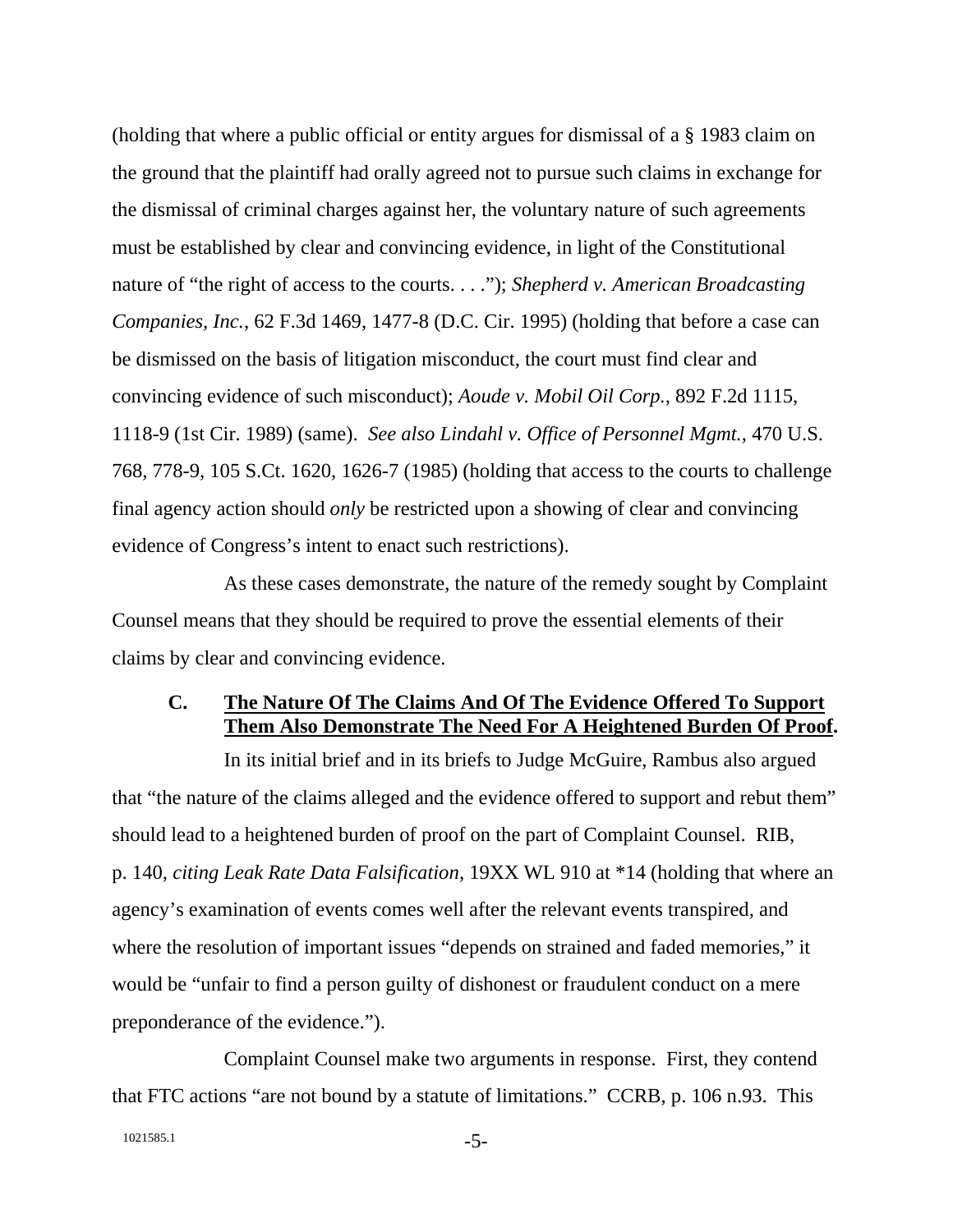argument misses the point, since Rambus has never contended that this action is barred by a statute of limitations. Moreover, the absence of a limitations period actually *underscores*, not diminishes, the need for heightened scrutiny of the plaintiff's evidence in a case like this one. It is black-letter law that statutes of limitations play an important role in eliminating cases that depend upon "strained and faded memories." *See generally* Areeda, Hovenkamp & Blair, II Antitrust Law ¶ 320 at 205 (2d ed. 2000) (observing that statutes of limitations serve "to relieve courts and parties from 'stale' claims where the best evidence may no longer be available."). As the Areeda treatise notes:

> "[r]epose is especially valuable in antitrust, where tests of legality are often vague, where many business practices can be simultaneously efficient and beneficial to consumers but also challengeable as antitrust violations, where liability doctrines change and expand, [and where] relevant evidence may disappear over time. Antitrust liability depends not only on the parties' acts but also on many surrounding circumstances, including the behavior of rival firms and general market conditions – matters that may be hard to reconstruct long afterward."

*Id.* In sum, Complaint Counsel's argument that the absence of a statute of limitations somehow "undermines" the need for heightened scrutiny of the evidence is contrary to logic and law.

Complaint Counsel's second, and related, argument is that unlike the *Leak Rate Data Falsification* case, their case "in no way depends on strained or faded memories" and relies instead on "contemporaneous record evidence." CCRB, p. 106 n.93. As a result, they say, a heightened burden of proof is unnecessary.

 $1021585.1$  -6-This argument is demonstrably false. On issue after issue, it is *Rambus* that has relied upon the contemporaneous written evidence, and it is *Complaint Counsel* who have relied upon the "faded memories" of interested witnesses. A few of these critical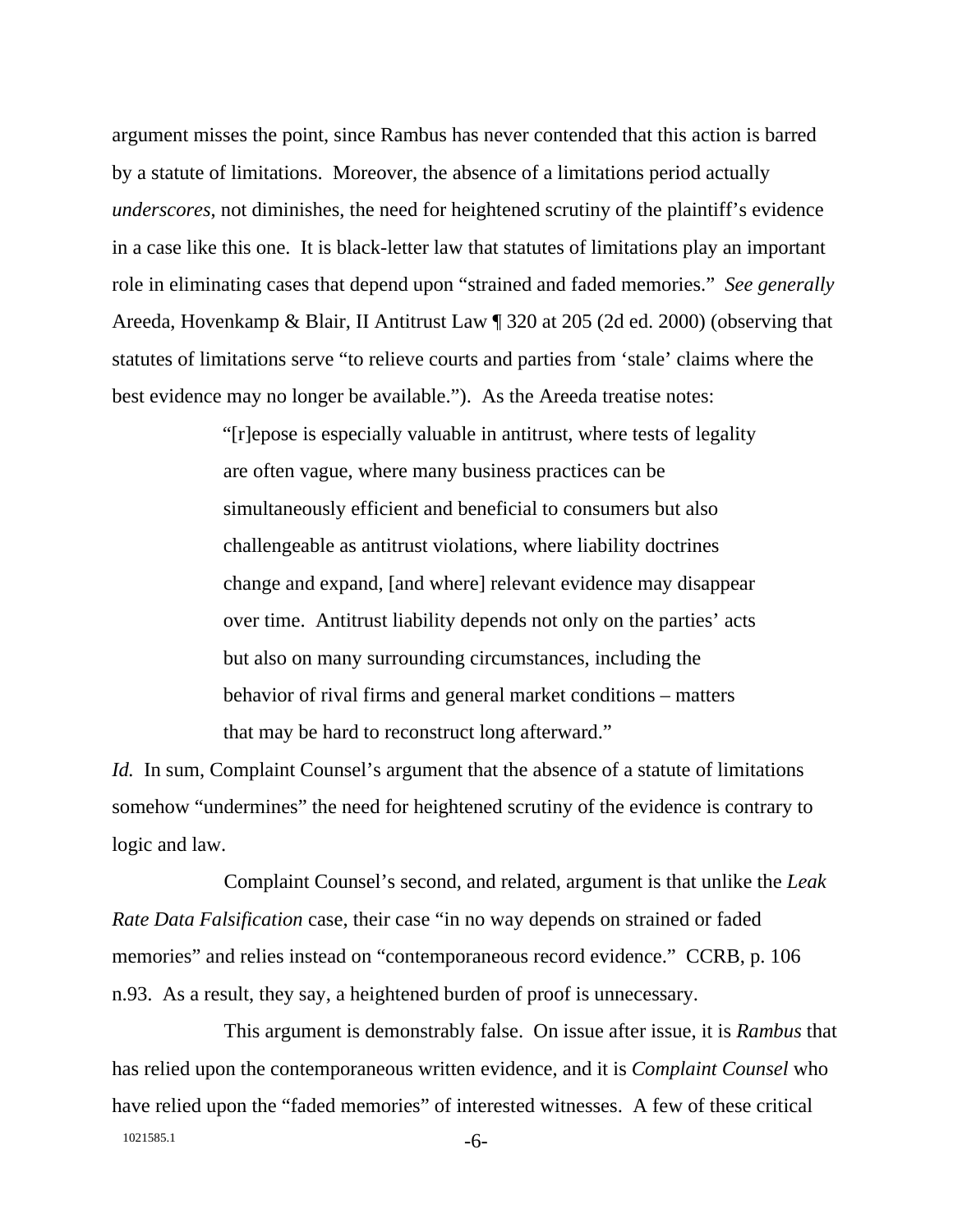issues – and the parties' respective evidentiary positions on those issues – are set out below.

## **Issue No. 1: Did JEDEC require disclosure of patents and/or patent applications, or was disclosure instead voluntary?**

| <b>Rambus Evidence</b>                           | <b>Complaint Counsel Response</b>         |
|--------------------------------------------------|-------------------------------------------|
| Rambus relies in part upon the January 1996      | Complaint Counsel respond by pointing     |
| comment letter to the FTC, signed by EIA         | to the trial testimony of General Counsel |
| General Counsel John Kelly, stating that the     | Kelly that the phrase "voluntary          |
| EIA "encourage[s]" the "voluntary disclosure     | disclosure of patents" did not mean that  |
| of patents that relate to the standards in       | disclosure was voluntary, but instead     |
| work." RX 669 at 2 (emphasis added).             | meant that JEDEC <i>membership</i> was    |
|                                                  | voluntary. Kelly, Tr. 2017.               |
| Rambus also cites to the minutes of the          | In response, Complaint Counsel rely       |
| February 2000 meeting of the JEDEC Board         | generally on the trial testimony of       |
| of Directors, which state that the disclosure of | various former JEDEC representatives      |
| patent applications is "not required under       | about their recollections of the patent   |
| JEDEC bylaws," RX 1570 at 13, and to an          | policy. They have also asked the          |
| email a few days after the Board meeting by      | Commission to allow the untimely          |
| JEDEC Secretary Ken McGhee stating that          | admission of deposition testimony from    |
| the "BoD" had discussed the disclosure issue     | Messrs. Rhoden, Kelly and McGhee that     |
| and had determined that the disclosure of        | the February 2000 Board minutes, and      |
| patent applications went "one step beyond"       | McGhee's contemporaneous email, are       |
| the requirements of the patent policy.           | simply mistaken. CCRB, pp. 22-27, 36-     |
| RX 1582 at 1.                                    | 37.                                       |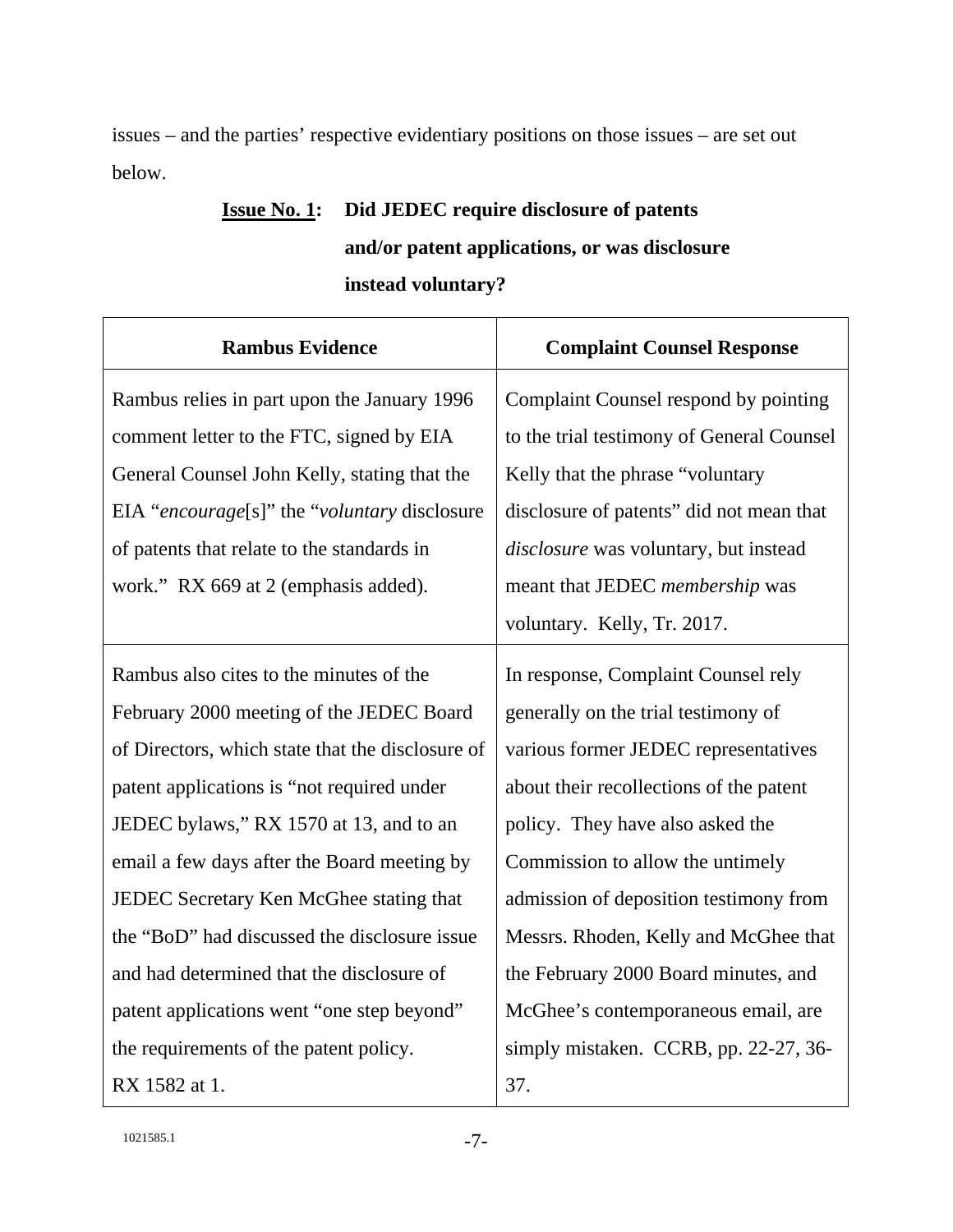| <b>Rambus Evidence</b>                            | <b>Complaint Counsel Response</b>              |
|---------------------------------------------------|------------------------------------------------|
| Rambus relies in part upon JEDEC minutes          | Complaint Counsel respond by pointing          |
| that show that JC 42.3 Committee Chairman         | to oral testimony by Mr. Kelley and by         |
| Gordon Kelley had announced several times         | JEDEC Chairman Rhoden that the                 |
| that his company (IBM) would not disclose         | JEDEC minutes were inaccurate and that         |
| patents or applications and had stated that it is | Kelley had said only that he could not         |
| "up to the user of the standard to discover"      | <i>guarantee</i> that all relevant IBM patents |
| which patents apply," and upon JEDEC              | had been disclosed. Rhoden, Tr. 589-90;        |
| minutes and "patent tracking lists" that show     | Kelley, Tr. 2471-3.                            |
| that after Kelly made these announcements,        |                                                |
| IBM disclosed no further patents or               |                                                |
| applications. JX 15 at 6; JX 18 at 8; JX 8 at     |                                                |
| 14-21; JX 19 at 17-23; JX 20 at 15-18; JX 21      |                                                |
| at 14-18; JX 25 at 18-26; JX 26 at 15-24;         |                                                |
| JX 27 at 20-25; JX 28 at 12-18.                   |                                                |
| Rambus also relies upon documents showing         | In response, Complaint Counsel point to        |
| that JEDEC Chairman Desi Rhoden was the           | oral testimony by Mr. Rhoden claiming          |
| named inventor on a patent application that       | that the application had been disclosed.       |
| covered a JEDEC standard in its entirety, and     | CCRB, p. 37; Rhoden, Tr. 1242.                 |
| upon JEDEC minutes that contain no                |                                                |
| indication that either he or his co-inventors     |                                                |
| had disclosed the patent application to JEDEC     |                                                |
| until five years <i>after</i> the standard was    |                                                |

## **Issue No. 2: Did JEDEC leaders act as if the disclosure of patents and patent applications was required?**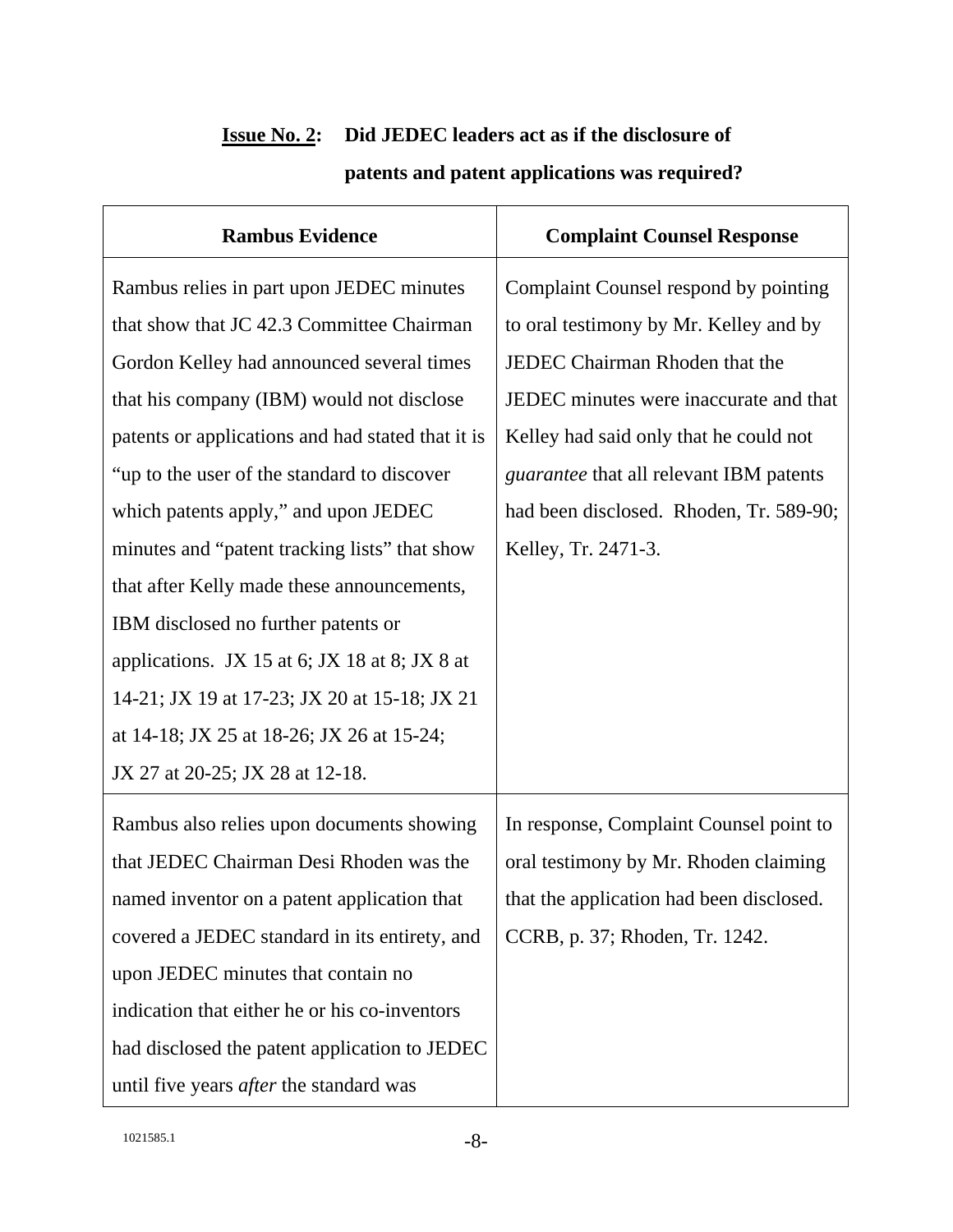| <b>Rambus Evidence</b>                       | <b>Complaint Counsel Response</b> |
|----------------------------------------------|-----------------------------------|
| adopted. Rambus Proposed Findings ("RPF")    |                                   |
| 243-247; JX 26 at 10; JX 26 at 111; JX 41 at |                                   |
| 22-24; RX 2086 at 1; RX 2099-43 at 250.      |                                   |

# **Issue No. 3: Was Rambus A Member Of JEDEC At The Time That JEDEC's DDR Standardization Process Began?**

| <b>Rambus Evidence</b>                            | <b>Complaint Counsel Response</b>              |
|---------------------------------------------------|------------------------------------------------|
| Rambus relies in part upon a March 1998           | In response, Complaint Counsel point to        |
| email by JEDEC Chairman Rhoden to the             | the oral testimony of Chairman Rhoden,         |
| JC 42.3 committee that was intended to            | who testified that it was only the <i>name</i> |
| "recap what has transpired with DDR" and          | "DDR" that was introduced at JEDEC in          |
| that states that there was a "lot of private and  | December 1996. Rhoden, Tr. 1198.               |
| independent work <i>outside</i> of JEDEC for most |                                                |
| of 1996 (here is where we missed a good           |                                                |
| opportunity to start early)." CX 375 at 1-2       |                                                |
| (emphasis added). The email then states that      |                                                |
| the <i>first</i> DDR proposal at JEDEC was in     |                                                |
| December 1996, which is well after Rambus         |                                                |
| had withdrawn from JEDEC. Id. Rambus              |                                                |
| also cites to an April 1997 presentation by       |                                                |
| Mr. Rhoden that states that "DDR [was]            |                                                |
| introduced in JEDEC in December 1996."            |                                                |
| RX 911 at 3; RPF 407.                             |                                                |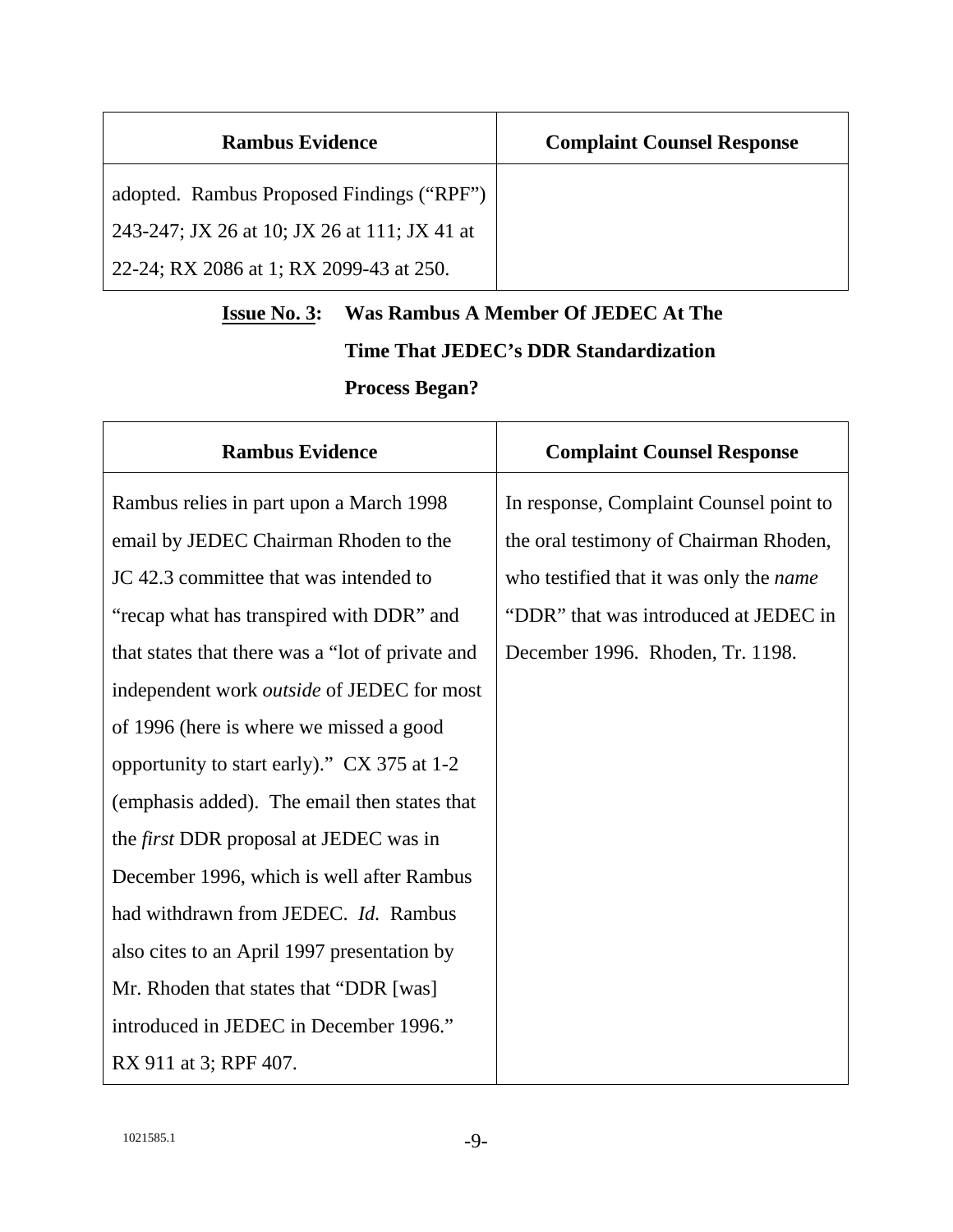Rambus will not belabor the point in this rebuttal brief. It is apparent that Complaint Counsel's case *does* depend upon the recollections of JEDEC members and other witnesses about events that occurred over a decade ago. As a consequence, and because it would be "unfair to find a person guilty of dishonest or fraudulent conduct on a mere preponderance of the evidence" in a case that "depends on strained and faded memories," *Leak Rate Data Falsification*, 19XX WL 910 at \*14, Complaint Counsel should be held to a heightened burden of proof.

### **III. CONCLUSION**

Given the conflicting statutory interests involved, given the nature of the claims alleged and the evidence offered to support and rebut them, and given the fundamental nature of the rights that would be lost were the proposed remedy ever implemented, Complaint Counsel should bear the burden of proving the essential elements of their claims by clear and convincing evidence.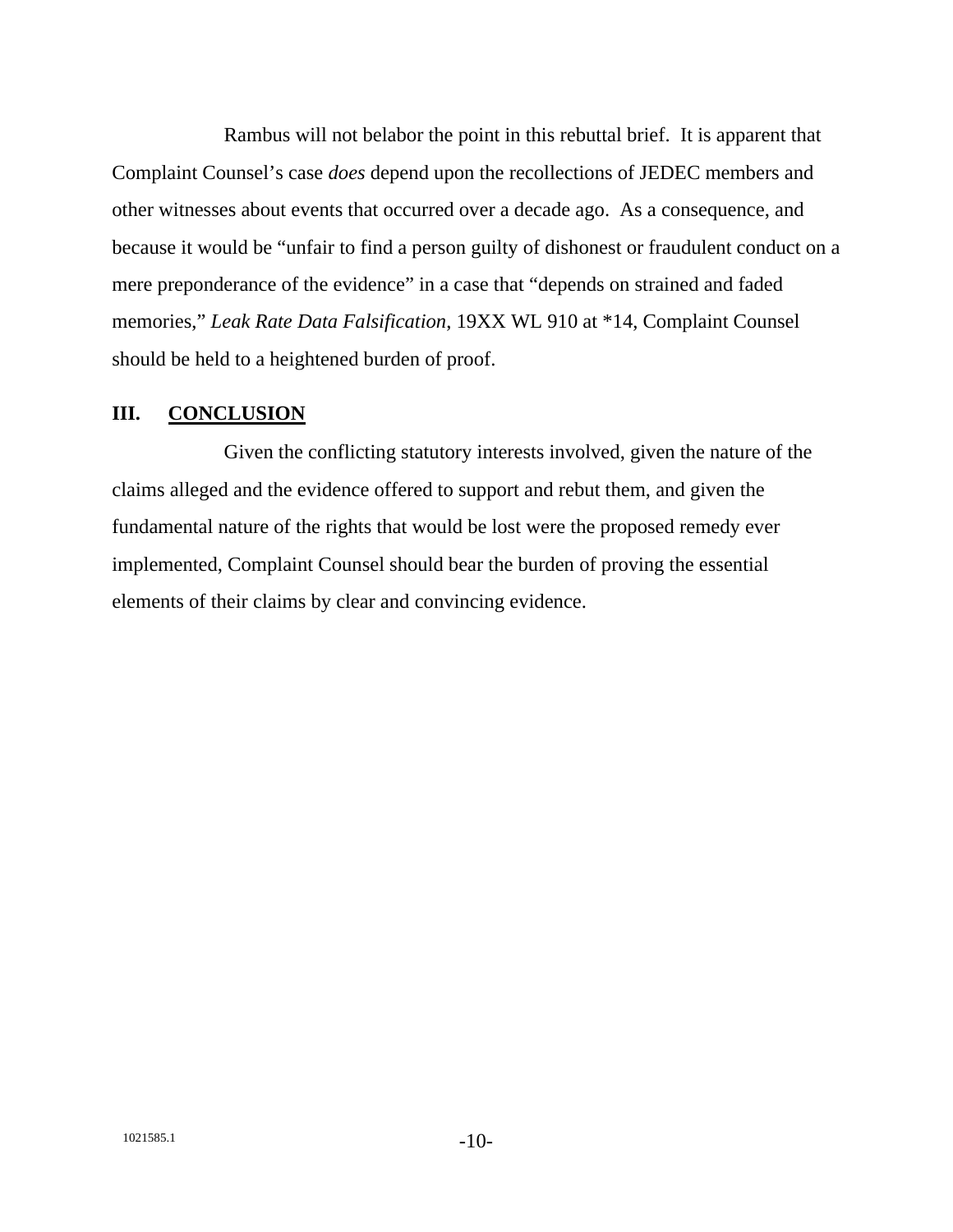Dated: July 16, 2004

 $\sqrt{s/}$ 

Gregory P. Stone Steven M. Perry Peter A. Detre MUNGER, TOLLES & OLSON LLP 355 South Grand Avenue, 35th Floor Los Angeles, California 90071-1560 (213) 683-9100

A. Douglas Melamed Kenneth A. Bamberger WILMER CUTLER PICKERING HALE AND DORR LLP 2445 M Street, N.W. Washington, D.C. 20037 (202) 663-6000

John M. Guaragna GRAY, CARY, WARE & FREIDENRICH LLP 1221 S. MoPac Expressway, Suite 400 Austin, Texas 78746 (512) 457-7125

Attorneys for Respondent Rambus Inc.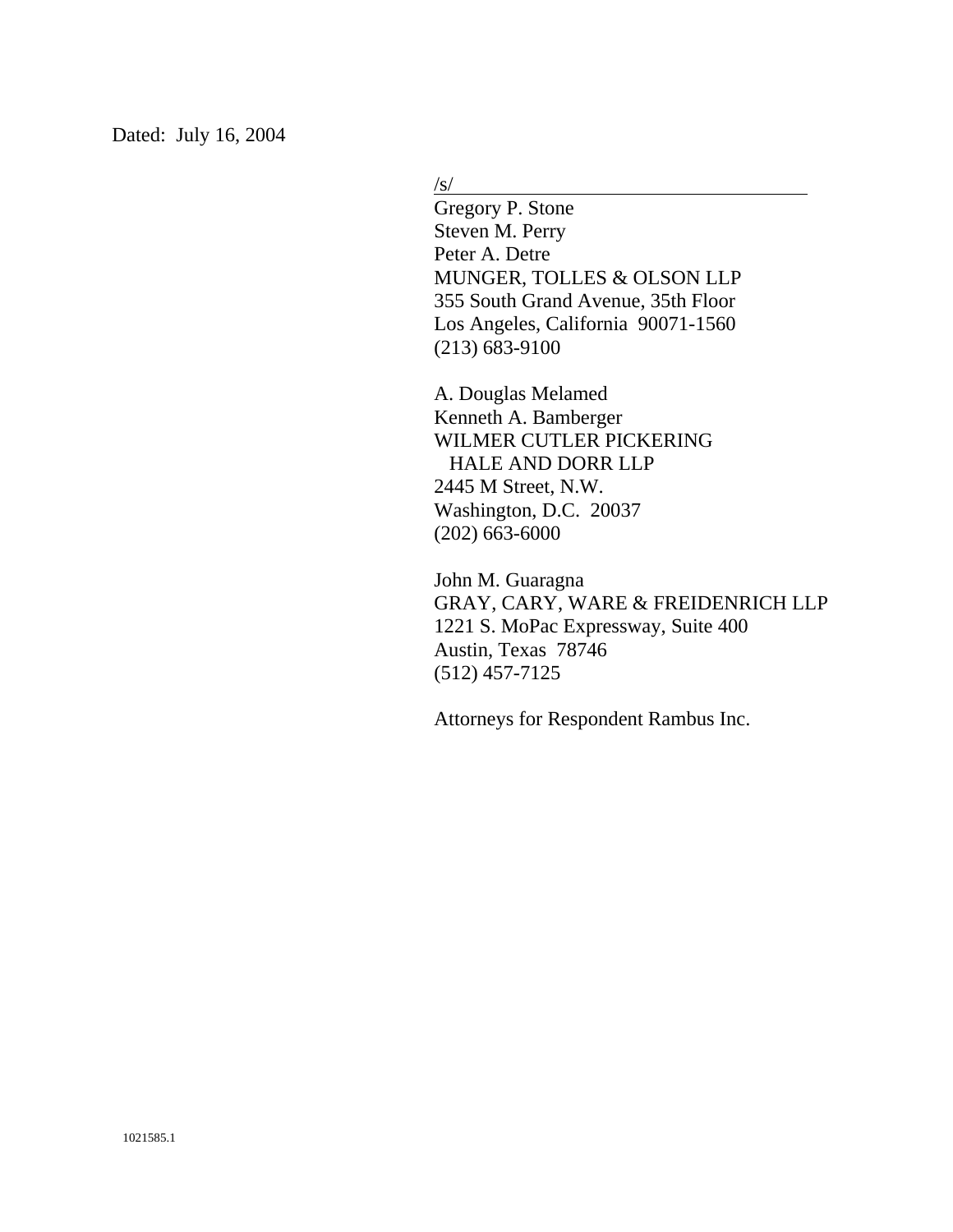#### UNITED STATES OF AMERICA BEFORE THE FEDERAL TRADE COMMISSION

In the Matter of  $\qquad \qquad$  )

 $\overline{a}$ 

RAMBUS INCORPORATED,  $($ a corporation.

 $\overline{\phantom{a}}$ 

 $\hspace{1.5cm}$ ) and  $\hspace{1.5cm}$  and  $\hspace{1.5cm}$  and  $\hspace{1.5cm}$ 

) Docket No. 9302

#### **CERTIFICATE OF SERVICE**

 I, Kenneth A. Bamberger, hereby certify that on July 16, 2004, I caused a true and correct copy of the *Rebuttal Brief of Appellee and Cross-Appellant Rambus Inc.* to be served on the following persons by hand delivery:

Hon. Stephen J. McGuire Richard B. Dagen, Esq. Chief Administrative Law Judge Assistant Director Federal Trade Commission Bureau of Competition Room H-112 Federal Trade Commission 600 Pennsylvania Avenue, N.W. 601 New Jersey Avenue, N.W. Washington, D.C. 20580 Washington, D.C. 20001

Donald S. Clark, Secretary Malcolm L. Catt, Esq. Federal Trade Commission Attorney Room H-159 Federal Trade Commission 600 Pennsylvania Avenue, N.W. 601 New Jersey Avenue, N.W. Washington, D.C. 20580 Washington, D.C. 20001

Kenneth A. Bamberger